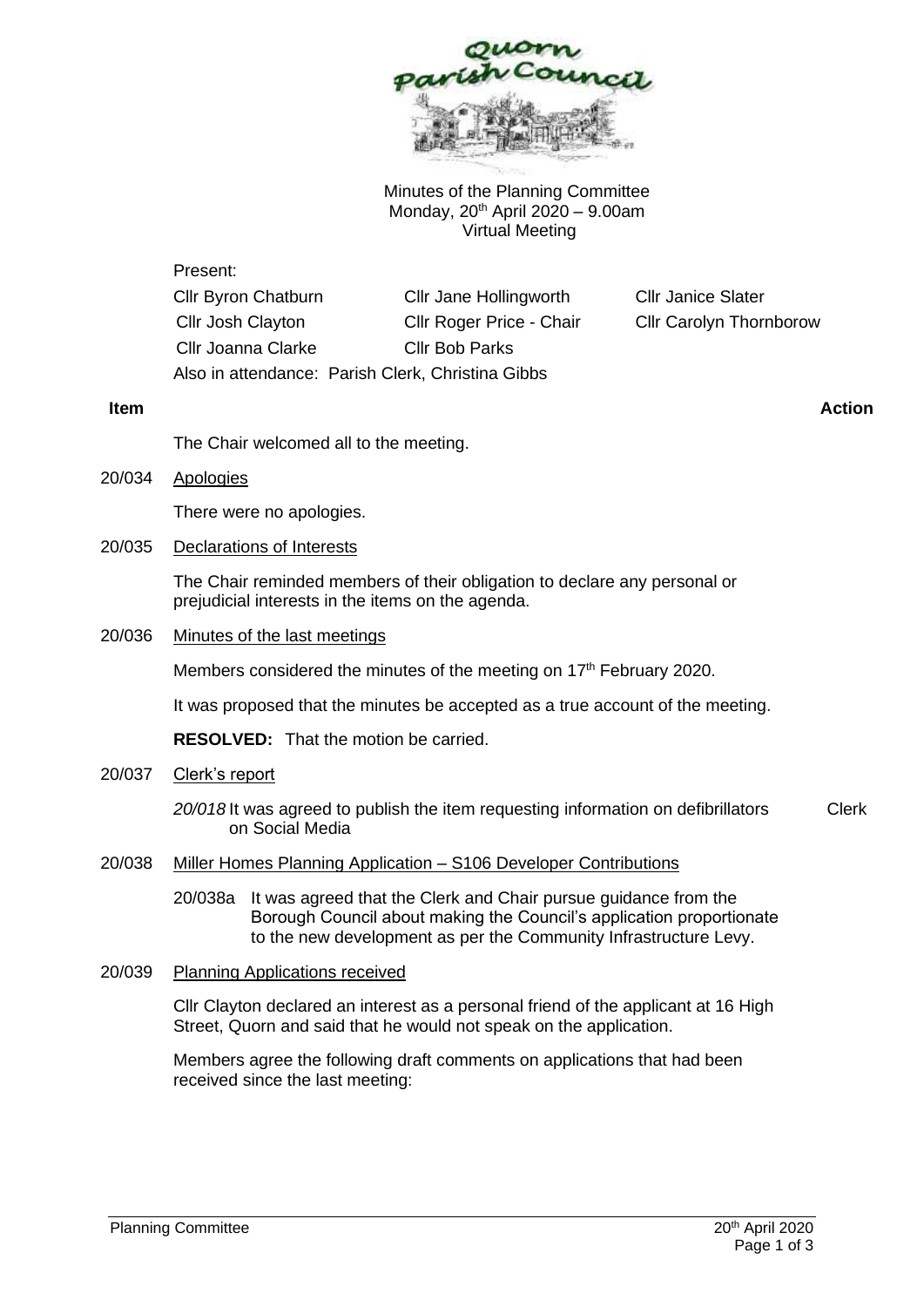| Application<br>No | Description                                                                                                                                                                                | Address                                                    | <b>Draft Comments</b>                                                                                                                                                                                                                                                                                               |
|-------------------|--------------------------------------------------------------------------------------------------------------------------------------------------------------------------------------------|------------------------------------------------------------|---------------------------------------------------------------------------------------------------------------------------------------------------------------------------------------------------------------------------------------------------------------------------------------------------------------------|
| P/20/0509/2       | The erection of a single storey rear<br>extension extending beyond the rear<br>wall of the original house by 4m, with a<br>maximum height of 3.675m, and height<br>to the eaves of 2.606m. | 3 Beacon Avenue,<br>Quorn,<br>Leicestershire, LE12<br>8EW  | My Council asks that the authority note<br>that the sewer and water supply for the<br>row of houses on Beacon Avenue goes<br>under the proposed extension.                                                                                                                                                          |
| P/20/0574/2       | Variation of condition 6 of application<br>P/19/0394/2 regarding the operating<br>hours of the office building.                                                                            | 263 Loughborough<br>Road, Mountsorrel,<br><b>LE12 7AS</b>  | No Comment                                                                                                                                                                                                                                                                                                          |
| P/20/0417/2       | Alterations to front elevation to include<br>installation of 2x larger windows and<br>door and window relocation.                                                                          | 16 High Street,<br>Quorn, LE12 8DT                         | My Council would draw your attention to<br>the concerns raised by local residents and<br>ask that, if the authority is minded to<br>grant permission for the alterations, the<br>design and materials be in keeping with<br>the existing street scene and the character<br>and appearance of the Conservation Area. |
| P/20/0587/2       | Erection of two detached dwellings<br>following demolition of existing dwelling                                                                                                            | 23 Buddon Lane,<br>Quorn, LE12 8AA                         | My Council is concerned about the over-<br>dominance of the proposed housing and<br>questions whether there is a historic<br>covenant in place that limits the number<br>of houses that may be built on Buddon<br>Lane.                                                                                             |
| P/20/0545/2       | Two storey side extension including<br>removal of existing garage, single storey<br>rear extension and front porch<br>extension.                                                           | 71 Chaveney Road,<br>Quorn, LE12 8AB                       | My Council ask that the authority pays<br>attention to the concerns of a near<br>neighbour about restricted access for<br>maintenance of the end wall of his<br>property.                                                                                                                                           |
| P/20/0230/2       | Erection of detached garage including<br>demolition of existing garage and<br>erection of single storey rear extension.                                                                    | 16 Chaveney Road,<br>Quorn,<br>Leicestershire, LE12<br>8AD | No Comment                                                                                                                                                                                                                                                                                                          |
| P/20/0621/2       | Single storey rear extension to rear of<br>dwelling, conversion of existing<br>detached garage into gymnasium and<br>erection of new detached garage                                       | 2 Badgers Walk,<br>Quorn, LE12 8FG                         | No Comment                                                                                                                                                                                                                                                                                                          |
| <b>Item</b>       |                                                                                                                                                                                            |                                                            | <b>Action</b>                                                                                                                                                                                                                                                                                                       |

20/040 Community Actions

Members noted the findings report of the Quorn Local History Group about its work with the Leicestershire Local Access Forum and the Leicestershire County Council on local footpaths.

Cllr Thornborow confirmed that she had sent the report to the Community Actions Group dealing with footpaths and that she would summarise the response for the next meeting.

## 20/041 Community Response Plan

It was confirmed that work was in action to support the vulnerable in the village during the Covid pandemic and that the plan will be informed by what has happened as a result.

**CT**